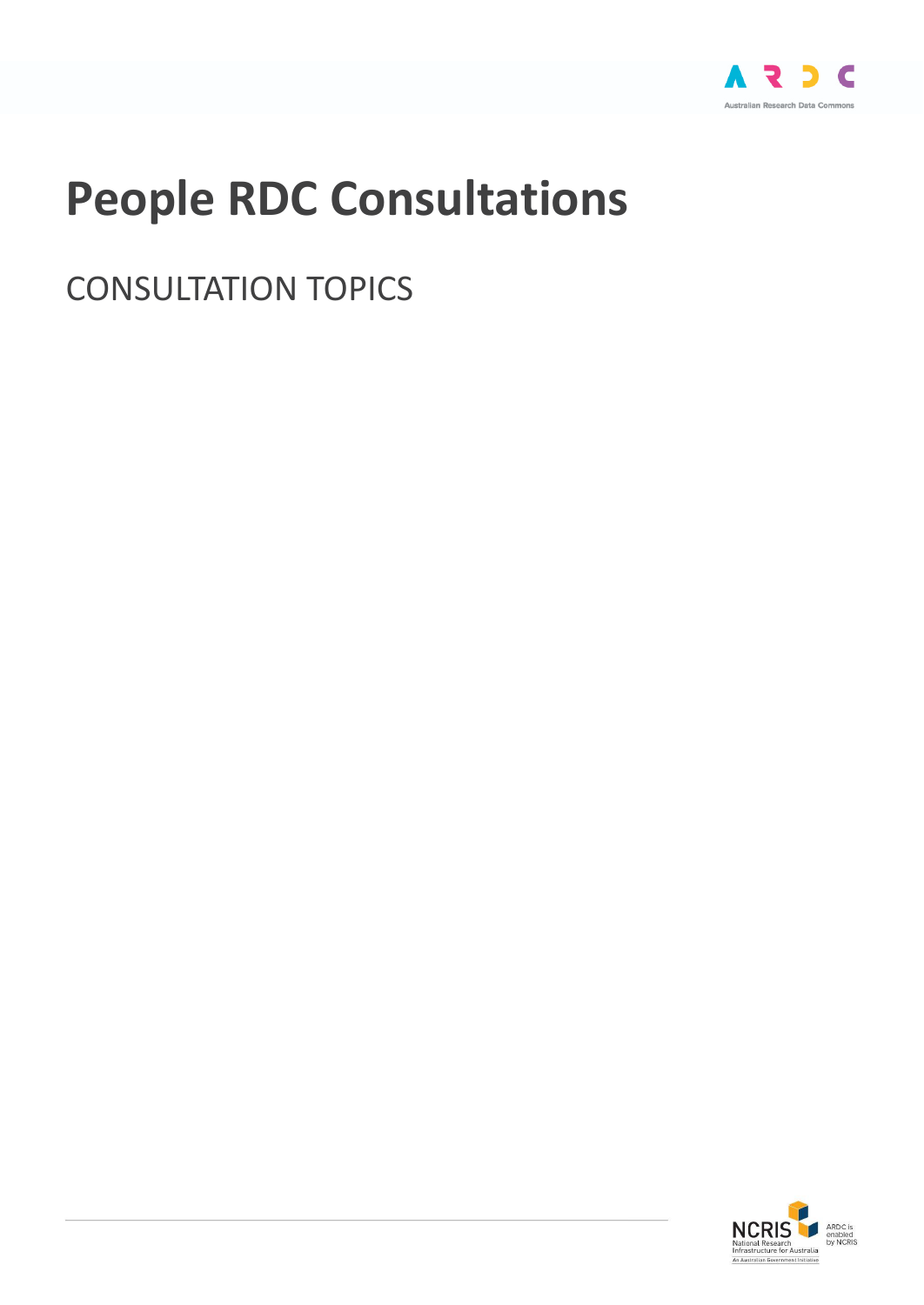

### Challenges

The People RDC [Briefing](https://docs.google.com/document/d/18F3v_xFDlINLYgjlLtkPdJy630z70gv9Ty2V7uPVyHk/edit?usp=sharing) Paper outlines the data challenges that the People RDC could address.

- 1. Have we identified the right challenges?
- 2. Are there any missing or any that should be deleted?
- 3. Is there a priority order? What are the most critical?
- 4. Are there dependencies between the challenges of which we should be aware?
- 5. How would addressing the data challenges contribute to your research or why would it be transformative for health research nationally?

#### Data collections

- 1. What existing data collections need to be brought into the People RDC? What is the priority order? Examples of existing data collections are:
	- a. Medical Benefits Schedule (MBS), Pharmaceutical Benefits Scheme (PBS), National Mortality Database, National Integrated Health Services Information (NIHSI) Analysis Asset, Multi-Agency Data Integration Project (MADIP)
	- b. National Health Survey, The 45 and Up Study
	- c. State and territory government administrative data
- 2. What new data collections need to be brought into existence? Where are the data sources? What areas of research can these datasets support or what is the potential for reusability across health research? Examples of datasets currently under development are:
	- a. ARDC Health Studies Australian National Data Asset (HeSANDA)
	- b. LINked Data Asset for Australian Health Research (LINDAHR)
	- c. ARDC National Data Assets project datasets
- 3. What would help your organisation contribute your national data assets as FAIR datasets in the commons? Would it help if the People RDC provided the following capabilities that could be adapted and/or adopted? What would be the priorities for your organisation?
	- a. national guidelines and expertise for implementing FAIR and CARE principles, data management, data governance, data protection and privacy, data quality standards, metadata standards
	- b. access to services/platforms that supported the implementation of these guidelines
	- c. Appropriate compute and storage infrastructure to enable FAIR datasets
- 4. How do you manage long term storage of your national datasets?
- 5. Are there other data collection considerations of which we need to be aware?